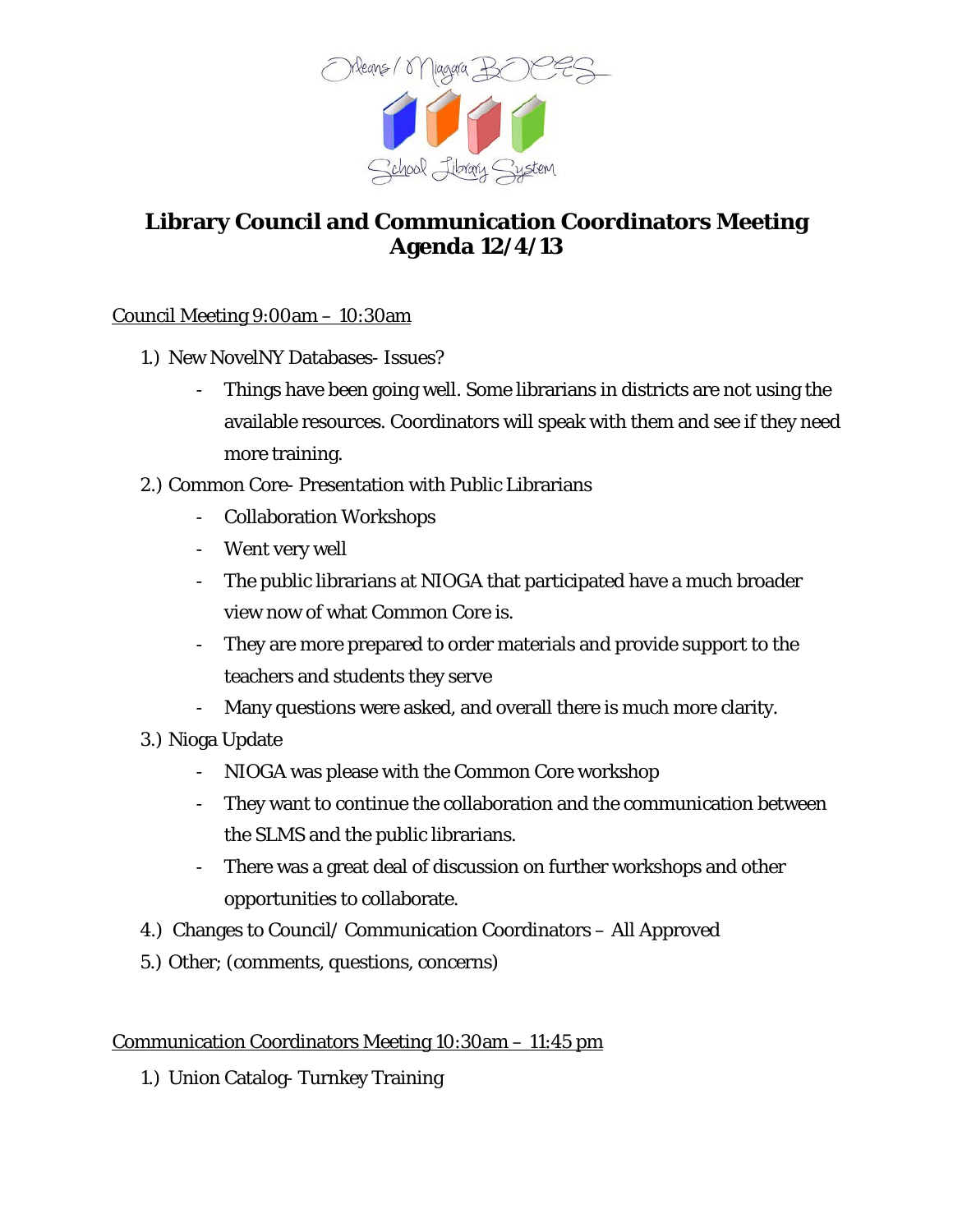- a. Assistance
	- So far everyone is doing 'OK' with the union catalog
	- There are still a few SLMS that aren't using it as much as they could be, but overall it is going well.
	- There were issues that all orders and requests take a little more time to complete and this causes frustration, but the statistics it provides are great.
- 2.) Regents Research Paper Dr. King
	- There is still a wait on this.
	- We watched a brief video of Dr. King speaking about the regents research paper.
	- The SLMS overwhelmingly would like this to go through, it would give them a solid piece in the regents process.

### 3.) Media Center Accounts

- There seems to be very few issues with the media center
- The media catalog was briefly reviewed.

### 4.) OverDrive

- a. Rep
	- The rep is very pushy.
	- This has been noticed by many SLMS
	- The product is great in theory, however not owning the books and having a yearly commitment causes some trepidation for many of the SLMS.
- b. Who is interested
	- Many are interested, but want to see what type of program can be set up for a BOCES before committing.

11:45 – 12:20 Lunch

## 12:30 – 3:30 Collaboration Workshop